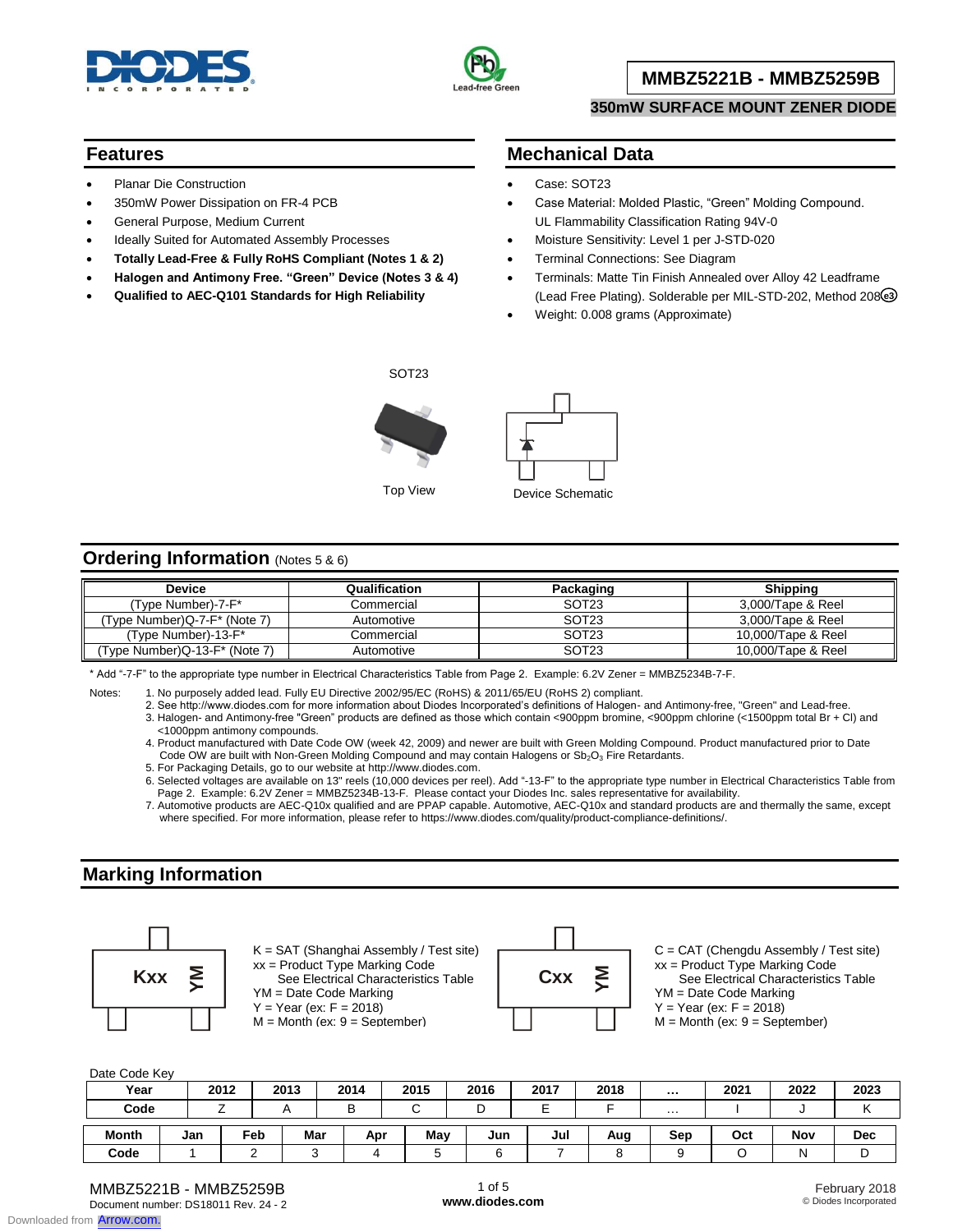

# **Maximum Ratings** (@TA = +25°C, unless otherwise specified.)

| .                                                                | --- | aluc." | Unit |
|------------------------------------------------------------------|-----|--------|------|
| <b>IForv</b><br>0mP<br>oltago<br>(Φ.<br>$-$<br>var.<br>--<br>. . |     | ◡.     |      |

# **Thermal Characteristics**

| <b>Characteristic</b>                                | Svmbol         | Value           | Unit   |
|------------------------------------------------------|----------------|-----------------|--------|
| Power Dissipation (Note 8)                           |                | 350             | mW     |
| Thermal Resistance, Junction to Ambient Air (Note 8) | $R_{\theta$ JA | 357             | °C/W   |
| Operating and Storage Temperature Range              | , I stg        | $-65$ to $+150$ | $\sim$ |

Note: 8. Mounted on FR4 PC Board with recommended pad layout which can be found on our website at http://www.diodes.com.

| <b>Type</b>      | <b>Type</b>     |                 |                      | Zener Voltage Range (Note 9) |                 | <b>Maximum Zener</b><br>Impedance<br>$f = 1$ kHz |                                     | <b>Maximum Reverse</b><br>Leakage Current (Note 9) |                 |
|------------------|-----------------|-----------------|----------------------|------------------------------|-----------------|--------------------------------------------------|-------------------------------------|----------------------------------------------------|-----------------|
| <b>Number</b>    | Code            |                 | $V_Z \otimes I_{ZT}$ |                              | lzτ             | $Z_{7T}$ $@$ $I_{7T}$                            | $Z_{ZK}$ $@$ $I_{ZK}$<br>$= 0.25mA$ | <b>l</b> <sub>R</sub>                              | $@V_R$          |
|                  |                 | Nom (V)         | Min(V)               | Max(V)                       | mA              |                                                  | Ω                                   | μA                                                 | v               |
| <b>MMBZ5221B</b> | C <sub>1</sub>  | 2.4             | 2.28                 | 2.52                         | 20              | 30                                               | 1.200                               | 100                                                | 1.0             |
| MMBZ5222B        | $\overline{C2}$ | 2.5             | 2.38                 | 2.63                         | 20              | 30                                               | 1,200                               | 100                                                | 1.0             |
| MMBZ5223B        | $\overline{C3}$ | 2.7             | 2.57                 | 2.84                         | 20              | 30                                               | 1,300                               | 75                                                 | 1.0             |
| <b>MMBZ5225B</b> | C <sub>5</sub>  | 3.0             | 2.85                 | 3.15                         | 20              | 30                                               | 1.600                               | 50                                                 | 1.0             |
| MMBZ5226B        | G <sub>1</sub>  | 3.3             | 3.14                 | 3.47                         | 20              | 28                                               | 1,600                               | $\overline{25}$                                    | 1.0             |
| MMBZ5227B        | G2              | 3.6             | 3.42                 | 3.78                         | 20              | 24                                               | 1,700                               | $\overline{15}$                                    | 1.0             |
| MMBZ5228B        | G <sub>3</sub>  | 3.9             | 3.71                 | 4.10                         | 20              | 23                                               | 1,900                               | 10                                                 | 1.0             |
| MMBZ5229B        | G4              | 4.3             | 4.09                 | 4.52                         | 20              | 22                                               | 2.000                               | 5.0                                                | 1.0             |
| MMBZ5230B        | G5              | 4.7             | 4.47                 | 4.94                         | 20              | 19                                               | 1,900                               | 5.0                                                | 2.0             |
| <b>MMBZ5231B</b> | E1              | 5.1             | 4.85                 | 5.36                         | 20              | 17                                               | 1.600                               | 5.0                                                | 2.0             |
| MMBZ5232B        | E2              | 5.6             | 5.32                 | 5.88                         | 20              | 11                                               | 1.600                               | 5.0                                                | 3.0             |
| MMBZ5233B        | E <sub>3</sub>  | 6.0             | 5.70                 | 6.30                         | 20              | 7                                                | 1,600                               | 5.0                                                | 3.5             |
| MMBZ5234B        | E <sub>4</sub>  | 6.2             | 5.89                 | 6.51                         | 20              | $\overline{7}$                                   | 1,000                               | 5.0                                                | 4.0             |
| <b>MMBZ5235B</b> | E5              | 6.8             | 6.46                 | 7.14                         | $\overline{20}$ | 5                                                | 750                                 | 3.0                                                | 5.0             |
| MMBZ5236B        | F <sub>1</sub>  | 7.5             | 7.13                 | 7.88                         | 20              | 6                                                | 500                                 | 3.0                                                | 6.0             |
| MMBZ5237B        | F <sub>2</sub>  | 8.2             | 7.79                 | 8.61                         | 20              | 8                                                | 500                                 | 3.0                                                | 6.5             |
| MMBZ5238B        | F <sub>3</sub>  | 8.7             | 8.27                 | 9.14                         | 20              | 8                                                | 600                                 | 3.0                                                | 6.5             |
| MMBZ5239B        | F4              | 9.1             | 8.65                 | 9.56                         | $\overline{20}$ | 10                                               | 600                                 | 3.0                                                | 7.0             |
| MMBZ5240B        | F5              | 10              | 9.50                 | 10.50                        | $\overline{20}$ | $\overline{17}$                                  | 600                                 | 3.0                                                | 8.0             |
| MMBZ5241B        | H1              | 11              | $\overline{10.45}$   | 11.55                        | 20              | 22                                               | 600                                 | 2.0                                                | 8.4             |
| MMBZ5242B        | H <sub>2</sub>  | 12              | 11.40                | 12.60                        | 20              | 30                                               | 600                                 | 1.0                                                | 9.1             |
| MMBZ5243B        | H <sub>3</sub>  | 13              | 12.35                | 13.65                        | 9.5             | 13                                               | 600                                 | 0.5                                                | 9.9             |
| MMBZ5244B        | H4              | 14              | 13.30                | 14.70                        | 9.0             | 15                                               | 600                                 | 0.1                                                | 10              |
| MMBZ5245B        | H <sub>5</sub>  | 15              | 14.25                | 15.75                        | 8.5             | 16                                               | 600                                 | 0.1                                                | 11              |
| MMBZ5246B        | J1              | 16              | 15.20                | 16.80                        | 7.8             | 17                                               | 600                                 | 0.1                                                | 12              |
| MMBZ5248B        | J3              | 18              | 17.10                | 18.90                        | 7.0             | 21                                               | 600                                 | 0.1                                                | 14              |
| MMBZ5250B        | J <sub>5</sub>  | $\overline{20}$ | 19.00                | 21.00                        | 6.2             | $\overline{25}$                                  | 600                                 | 0.1                                                | 15              |
| <b>MMBZ5251B</b> | K <sub>1</sub>  | 22              | 20.90                | 23.10                        | 5.6             | 29                                               | 600                                 | 0.1                                                | 17              |
| MMBZ5252B        | K <sub>2</sub>  | 24              | 22.80                | 25.20                        | 5.2             | 33                                               | 600                                 | 0.1                                                | 18              |
| MMBZ5254B        | K4              | 27              | 25.65                | 28.35                        | 5.0             | 41                                               | 600                                 | 0.1                                                | 21              |
| MMBZ5255B        | K <sub>5</sub>  | 28              | 26.60                | 29.40                        | 4.5             | 44                                               | 600                                 | 0.1                                                | 21              |
| MMBZ5256B        | $\overline{M1}$ | $\overline{30}$ | 28.50                | 31.50                        | 4.2             | 49                                               | 600                                 | 0.1                                                | $\overline{23}$ |
| MMBZ5257B        | M <sub>2</sub>  | 33              | 31.35                | 34.65                        | 3.8             | 58                                               | 700                                 | 0.1                                                | 25              |
| MMBZ5258B        | M <sub>3</sub>  | 36              | 34.20                | 37.80                        | 3.4             | 70                                               | 700                                 | 0.1                                                | 27              |
| MMBZ5259B        | M <sub>4</sub>  | 39              | 37.05                | 40.95                        | 3.2             | 80                                               | 800                                 | 0.1                                                | 30              |

# **Electrical Characteristics** (@T<sub>A</sub> = +25°C, unless otherwise specified.)

Note: 9. Short duration pulse test used to minimize self-heating effect.

Downloaded from **[Arrow.com.](http://www.arrow.com)**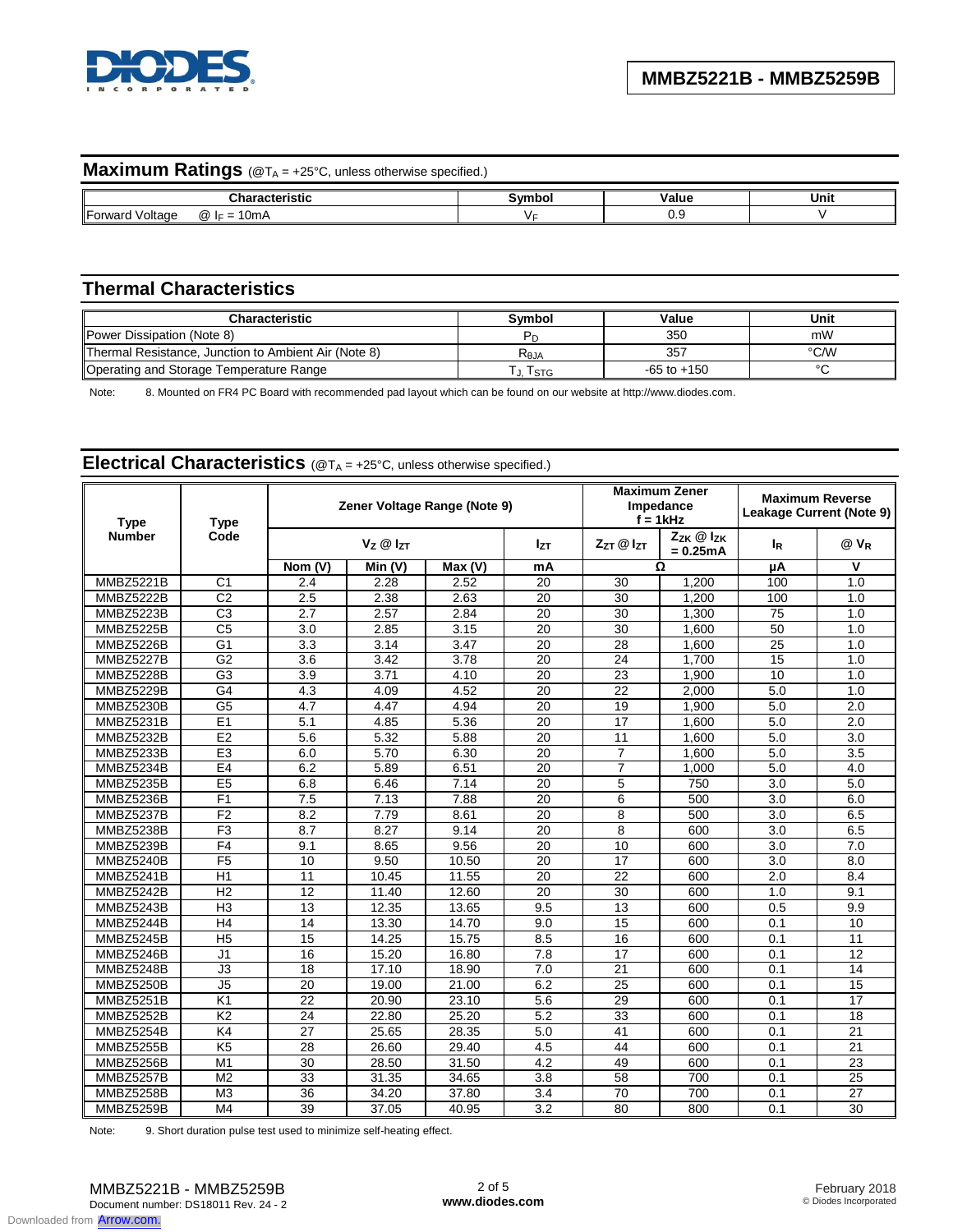



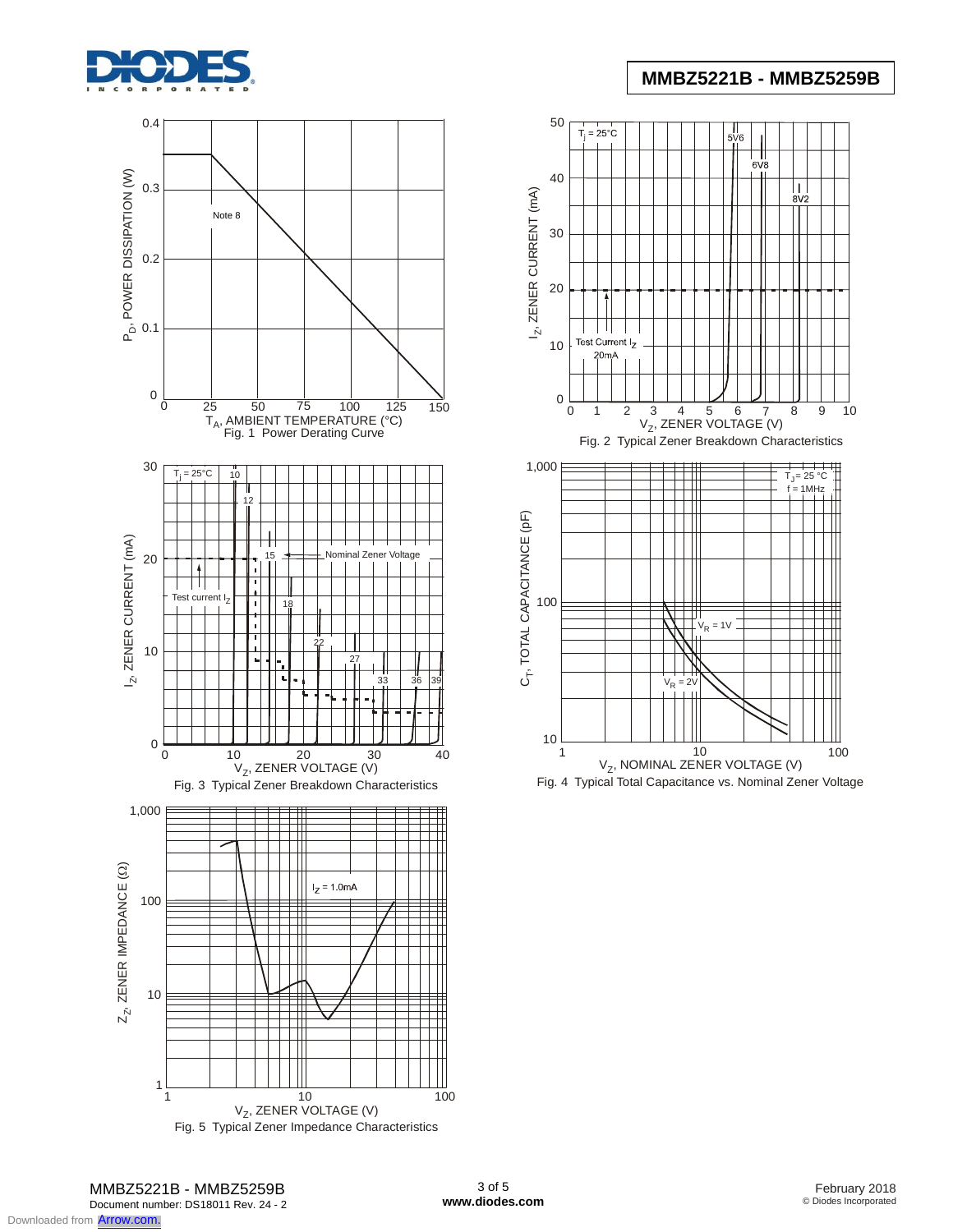

# **Package Outline Dimensions**

Please see http://www.diodes.com/package-outlines.html for the latest version.



|                | <b>SOT23</b> |       |       |  |  |  |  |  |  |
|----------------|--------------|-------|-------|--|--|--|--|--|--|
| Dim            | Min          | Max   | Typ   |  |  |  |  |  |  |
| A              | 0.37         | 0.51  | 0.40  |  |  |  |  |  |  |
| в              | 1.20         | 1.40  | 1.30  |  |  |  |  |  |  |
| C              | 2.30         | 2.50  | 2.40  |  |  |  |  |  |  |
| D              | 0.89         | 1.03  | 0.915 |  |  |  |  |  |  |
| F              | 0.45         | 0.60  | 0.535 |  |  |  |  |  |  |
| G              | 1.78         | 2.05  | 1.83  |  |  |  |  |  |  |
| н              | 2.80         | 3.00  | 2.90  |  |  |  |  |  |  |
| J              | 0.013        | 0.10  | 0.05  |  |  |  |  |  |  |
| ĸ              | 0.890        | 1.00  | 0.975 |  |  |  |  |  |  |
| K1             | 0.903        | 1.10  | 1.025 |  |  |  |  |  |  |
| L              | 0.45         | 0.61  | 0.55  |  |  |  |  |  |  |
| L <sub>1</sub> | 0.25         | 0.55  | 0.40  |  |  |  |  |  |  |
| М              | 0.085        | 0.150 | 0.110 |  |  |  |  |  |  |
| a              | 0°           | 8°    |       |  |  |  |  |  |  |
| mensions ir    |              |       |       |  |  |  |  |  |  |

## **Suggested Pad Layout**

Please see http://www.diodes.com/package-outlines.html for the latest version. **SOT23**



| <b>Dimensions</b> | Value (in mm) |
|-------------------|---------------|
|                   | 2.0           |
|                   | 0.8           |
| Χ1                | 1.35          |
|                   | 0.9           |
|                   | 2.9           |